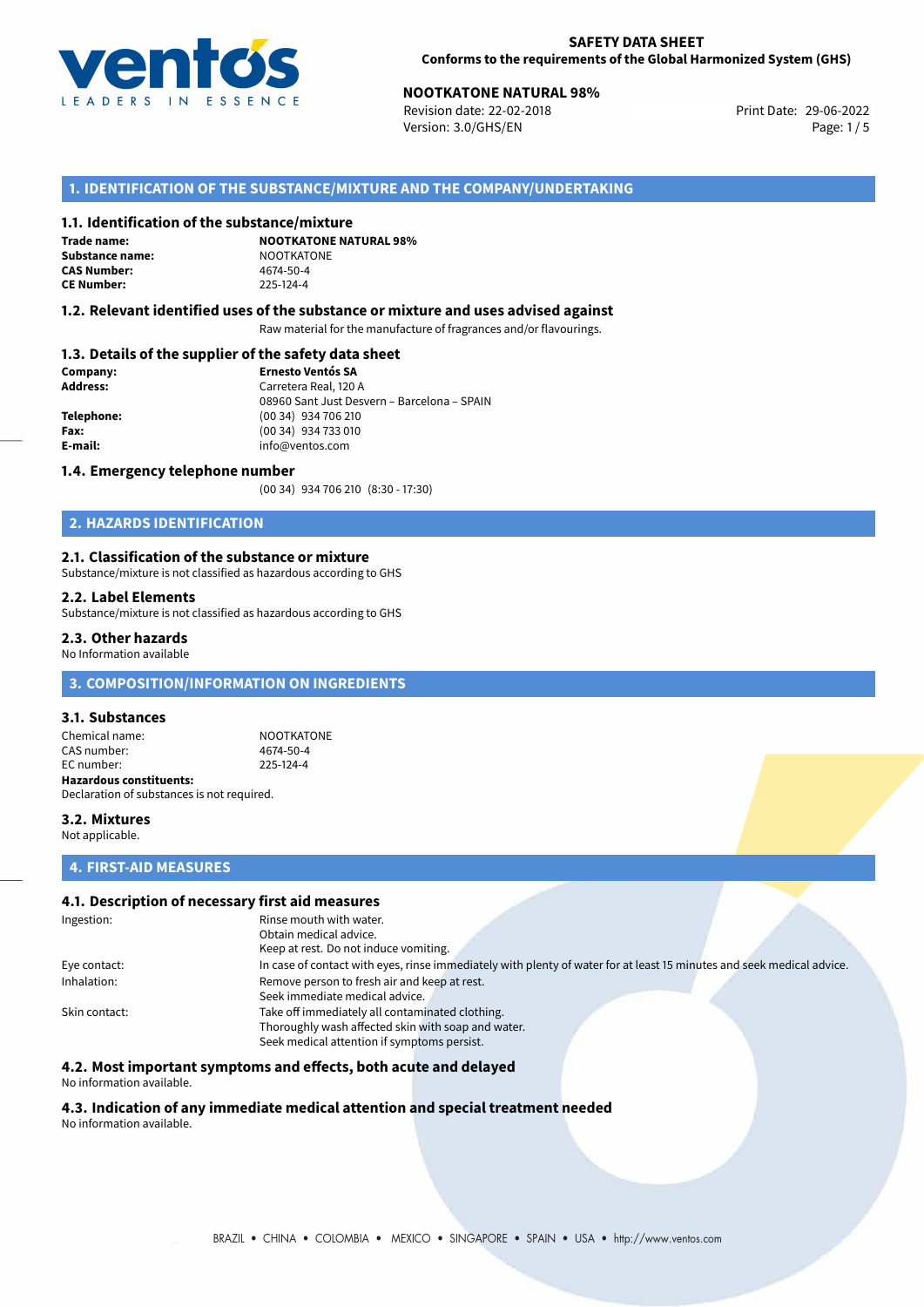

# **NOOTKATONE NATURAL 98%**<br>
Revision date: 22-02-2018<br> **Print Date: 29-06-2022**

Revision date: 22-02-2018 Version: 3.0/GHS/EN Page: 2 / 5

## **5. FIRE-FIGHTING MEASURES**

### **5.1. Extinguishing Media**

Water spray, carbon dioxide, dry chemical powder or appropriate foam. For safety reasons do not use full water jet.

### **5.2. Special hazards arising from the substance or mixture**

Known or Anticipated Hazardous Products of Combustion: Emits toxic fumes under fire conditions.

### **5.3. Advice for firefighters**

High temperatures can lead to high pressures inside closed containers. Avoid inhalation of vapors that are created. Use appropriate respiratory protection. Do not allow spillage of fire to be poured into drains or watercourses. Wear self-contained breathing apparatus and protective clothing.

## **6. ACCIDENTAL RELEASE MEASURES**

### **6.1. Personal precautions, protective equipment and emergency procedures**

Evacuate surronding areas. Ensure adequate ventilation. Keep unnecessary and unprotected personnel from entering. Do not breathe vapor/spray. Avoid contact with skin and eyes. Information regarding personal protective measures: see section 8.

### **6.2. Environmental precautions**

To avoid possible contamination of the environment, do not discharge into any drains, surface waters or groundwaters.

### **6.3. Methods and materials for containment and cleaning up**

Cover with an inert, inorganic, non-combustible absorbent material (e.g. dry-lime, sand, soda ash). Place in covered containers using non-sparking tools and transport outdoors. Avoid open flames or sources of ignition (e.g. pilot lights on gas hot water heater). Ventilate area and wash spill site after material pickup is complete.

### **6.4. Reference to other sections**

Information regarding exposure controls, personal protection and disposal considerations can be found in sections 8 and 13.

### **7. HANDLING AND STORAGE**

### **7.1. Precautions for safe handling**

Do not store or handle this material near food or drinking water. Do not smoke. Avoid contact with the eyes, skin and clothing. Wear protective clothing and use glasses. Observe the rules of safety and hygiene at work. Keep in the original container or an alternative made from a compatible material.

### **7.2. Conditions for safe storage, including any incompatibilities**

Store in tightly closed and preferably full containers in a cool, dry and ventilated area, protected from light. Keep away from sources of ignition (e.g. hot surfaces, sparks, flame and static discharges). Keep away from incompatible materials (see section 10).

### **7.3. Specific end use(s)**

No information available.

## **8. EXPOSURE CONTROLS AND PERSONAL PROTECTION**

### **8.1. Control parameters**

Components with occupational exposure limits: None known.

### **8.2. Exposure controls**

Measures should be taken to prevent materials from being splashed into the body. Provide adequate ventilation, according to the conditions of use. Use a mechanical exhaust if required.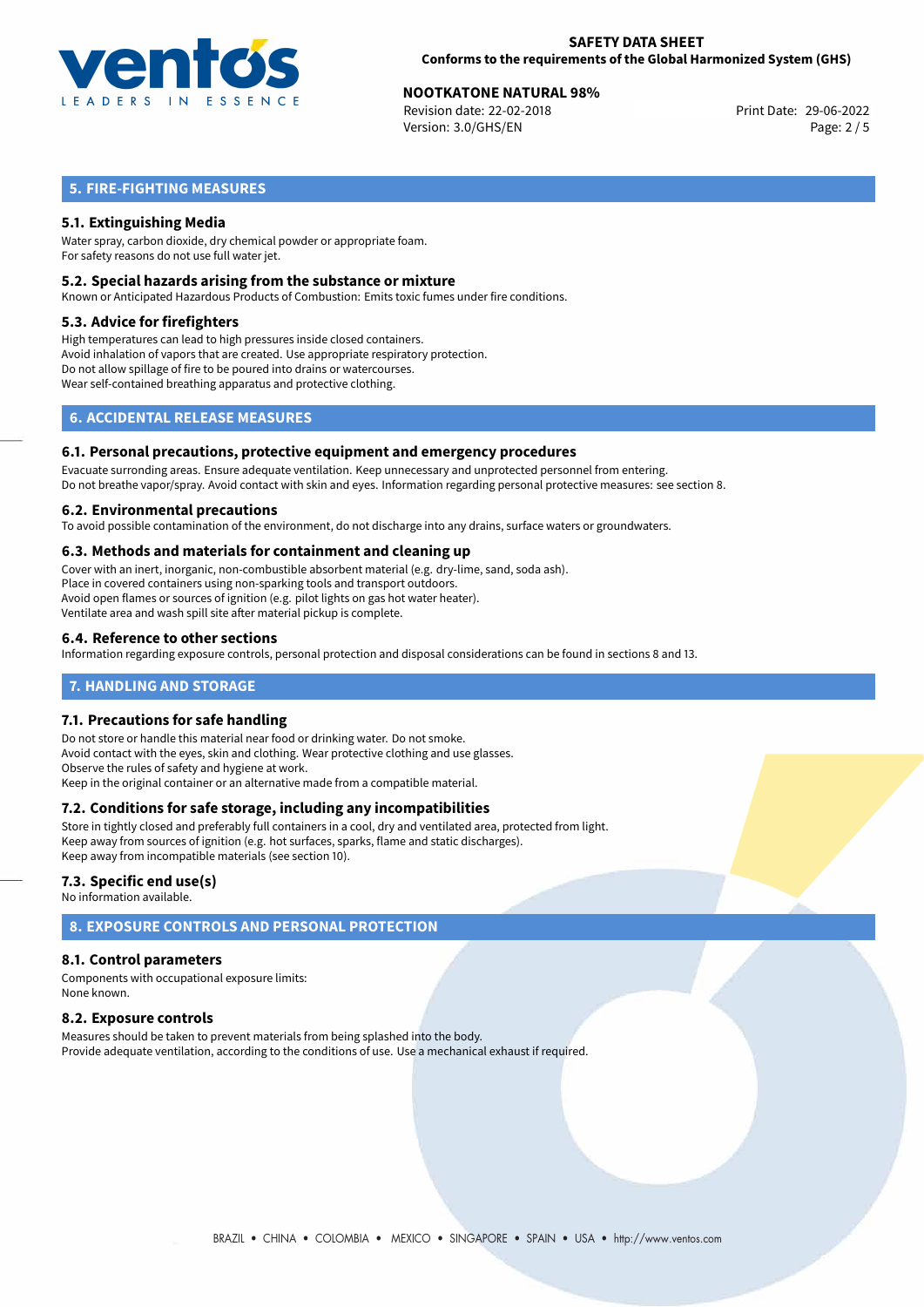

# **NOOTKATONE NATURAL 98%**<br>
Revision date: 22-02-2018<br> **Print Date: 29-06-2022**

Revision date: 22-02-2018 Version: 3.0/GHS/EN Page: 3 / 5

### **8.3. Individual protection measures, such as personal protective equipment**

Eye/Face protection: Chemical safety goggles are recommended. Wash contaminated goggles before reuse. Chemical-resistant gloves are recommended. Wash contaminated gloves before reuse. Body protection: Personal protective equipment for the body should be selected based on the task being performed and the risks involved. Respiratory Protection: In case of insufficient ventilation, use suitable respiratory equipment. Environmental exposure controls: Emissions from ventilation or process equipment should be checked to ensure they comply with environmental protection legislation. In some cases, filters or engineering modifications to the process equipment will be necessary to reduce emissions to acceptable levels.

## **9. PHYSICAL AND CHEMICAL PROPERTIES**

### **9.1. Information on basic physical and chemical properties**

| Appearance:                            | Solid                     |
|----------------------------------------|---------------------------|
| Colour:                                | Conforms to standard      |
| Odour:                                 | Conforms to standard      |
| Odour theshold:                        | Not determined            |
| pH:                                    | Not determined            |
| Melting point/freezing point:          | > 32                      |
| Boling point/boiling range:            | Not determined            |
| Flash point:                           | $110^{\circ}$ C           |
| Evaporation rate:                      | Not determined            |
| Flammability:                          | Not determined            |
| Lower flammability/Explosive limit:    | Not determined            |
| Upper flammability/Explosive limit:    | Not determined            |
| Vapour pressure:                       | Not determined            |
| Vapour Density:                        | Not determined            |
| Density:                               | Not determined            |
| Relative density:                      | Not determined            |
| Water solubility:                      | <b>INSOLUBLE IN WATER</b> |
| Solubility in other solvents:          | <b>SOLUBLE IN ETHANOL</b> |
| Partition coefficient n-octanol/water: | Not determined            |
| Auto-ignition temperature:             | Not determined            |
| Decomposition temperature:             | Not determined            |
| Viscosity, dynamic:                    | Not determined            |
| Viscosity, kinematic:                  | Not determined            |
| Explosive properties:                  | Not determined            |
| Oxidising properties:                  | <b>NONE EXPECTED</b>      |
|                                        |                           |

## **10. STABILITY AND REACTIVITY**

### **10.1. Reactivity**

No hazardous reactions if stored and handled as prescribed/indicated.

### **10.2. Chemical stability**

The product is stable if stored and handled as prescribed/indicated.

#### **10.3. Possibility of hazardous reactions**

No hazardous reactions if stored and handled as prescribed/indicated.

#### **10.4. Conditions to Avoid**

Conditions to Avoid: Excessive heat, flame or other ignition sources.

### **10.5. Incompatible materials**

Avoid contact with strong acids and bases and oxidizing agents.

### **10.6. Hazardous decomposition products**

During combustion may form carbon monoxide and unidentified organic compounds.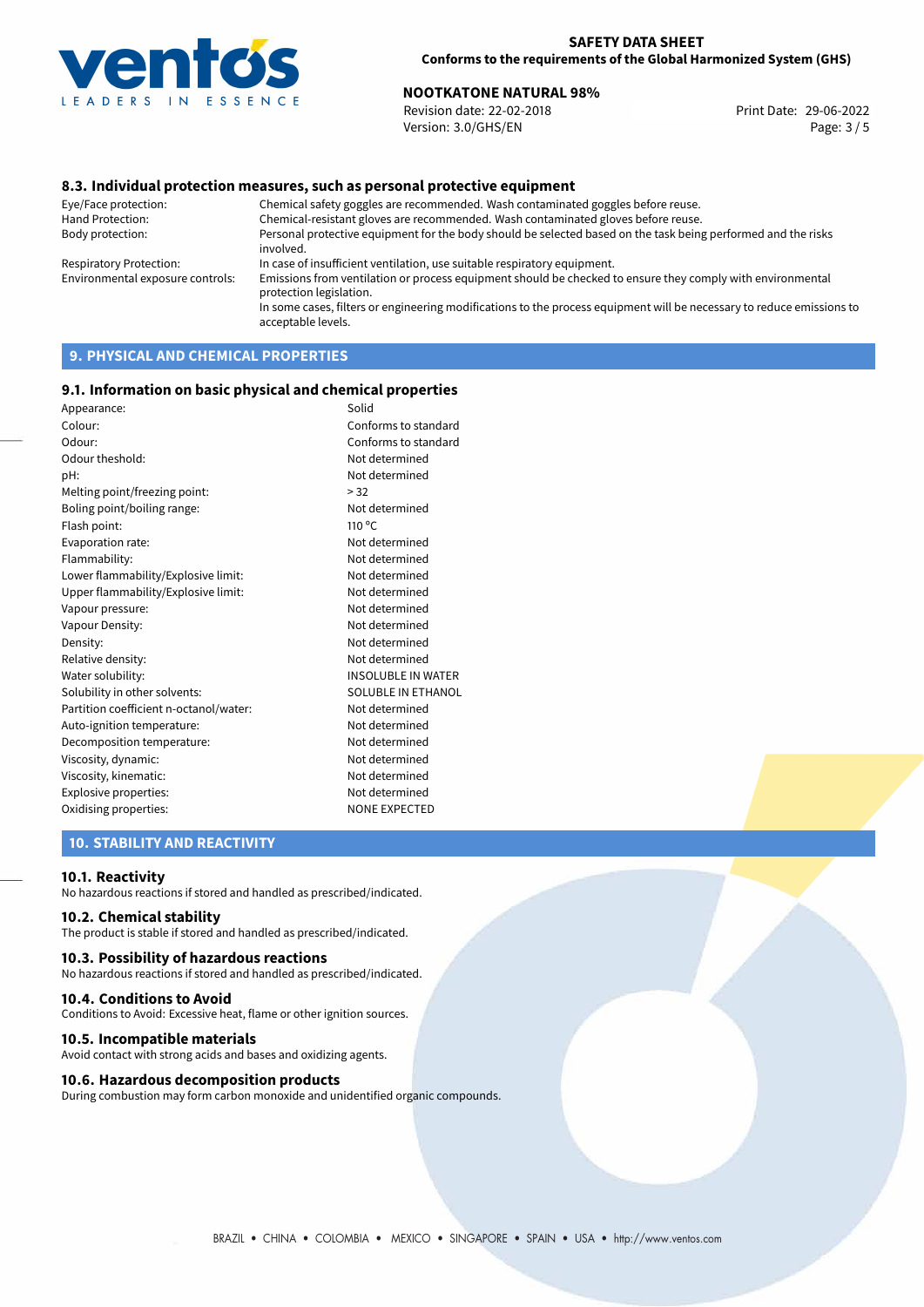

### **SAFETY DATA SHEET Conforms to the requirements of the Global Harmonized System (GHS)**

# **NOOTKATONE NATURAL 98%**<br>
Revision date: 22-02-2018<br> **Print Date: 29-06-2022**

Revision date: 22-02-2018 Version: 3.0/GHS/EN Page: 4 / 5

## **11. TOXICOLOGICAL INFORMATION**

| <b>Acute toxicity</b>             | Based on the data available, the criteria for classification are not met. |
|-----------------------------------|---------------------------------------------------------------------------|
| <b>Skin corrosion/irritation</b>  | Based on the data available, the criteria for classification are not met. |
| Serious eye damage/irritation     | Based on the data available, the criteria for classification are not met. |
| Respiratory or skin sensitisation | Based on the data available, the criteria for classification are not met. |
| Germ cell mutagenicity            | Based on the data available, the criteria for classification are not met. |
| Carcinogenicity                   | Based on the data available, the criteria for classification are not met. |
| <b>Reproductive toxicity</b>      | Based on the data available, the criteria for classification are not met. |
| <b>STOT-single exposure</b>       | Based on the data available, the criteria for classification are not met. |
| <b>STOT-repeated exposure</b>     | Based on the data available, the criteria for classification are not met. |
| <b>Aspiration hazard</b>          | Based on the data available, the criteria for classification are not met. |

## **12. ECOLOGICAL INFORMATION**

### **12.1. Toxicity**

**Assessment:**

Based on the data available, the criteria for classification are not met. **Experimental/calculated data:** No information available.

## **12.2. Degradability**

No information available.

### **12.3. Bioaccumulative potential**

No information available.

## **12.4. Soil mobility**

No information available.

## **12.5. Other adverse effects**

See also sections 6, 7, 13 and 15 Do not allow to get into waste water or waterways.

### **13. DISPOSAL CONSIDERATIONS**

### **13.1. Waste treatment methods**

Dispose of in accordance with national and local environmental regulations.

### **14. TRANSPORT INFORMATION**

|                                  | <b>ADR/RID/ADN</b>                | <b>IMDG</b>                       | <b>IATA-ICAO</b>                  |
|----------------------------------|-----------------------------------|-----------------------------------|-----------------------------------|
| 14.1. UN Number                  | Not classified as hazardous goods | Not classified as hazardous goods | Not classified as hazardous goods |
| 14.2. UN Proper Shipping Name    | Not applicable                    | Not applicable                    | Not applicable                    |
| 14.3. Transport Hazard Class(es) | Not applicable                    | Not applicable                    | Not applicable                    |
| 14.4. Packing Group              | Not applicable                    | Not applicable                    | Not applicable                    |
| 14.5. Environmental hazards      | No                                | <b>No</b>                         | No                                |
| <b>Additional information</b>    |                                   |                                   |                                   |

### **14.6 Special precautions for user**

None known

### **14.7. Transport in bulk according to Annex II of MARPOL 73/78 and the IBC Code**

No information available

## **15. REGULATORY INFORMATION**

# **15.1. Safety, health and environmental regulations/legislation specific for the substance or mixture**

No information available

## **16. OTHER INFORMATION**

**Full text of the R-phrases, hazard statements and precautionary statements mentioned in section 3:** Not applicable.